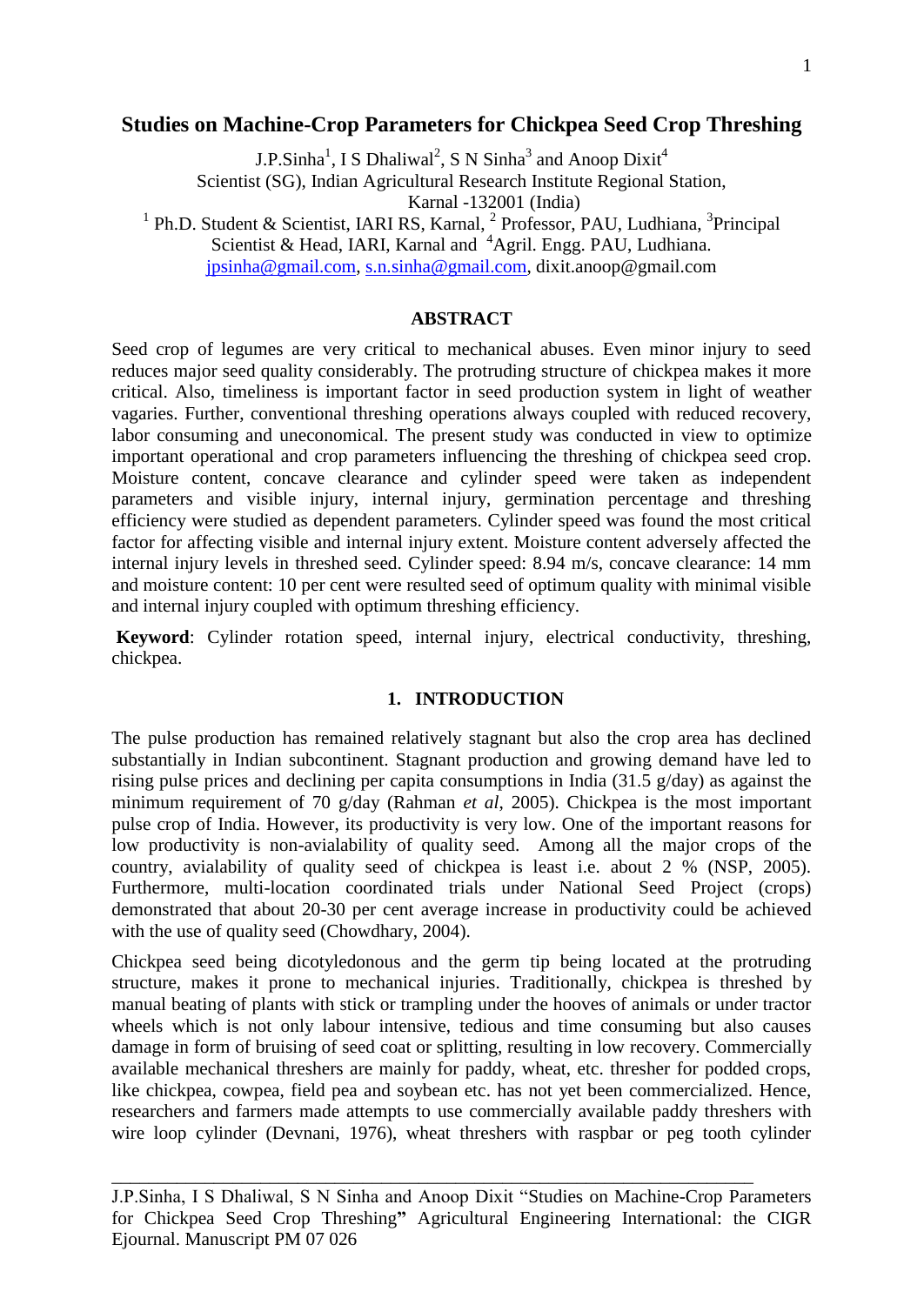(Kulkarni and Singh, 1986) and axial flow thresher with peg tooth cylinder as dual or multicrop thresher to thresh chickpea and other pulse grain crop (Majumdar, 1985). But significant amount of visible damages were observed. However, reduction in visible damage was observed with changing the operational parameters of threshing. The common cause of damage in grain/seed mechanical handling is the particle velocity and rigidity (Paulsen, 1978 and Paulsen *et al*, 1981). In light of above facts, the present study was undertaken to study and optimize important operational and crop parameters influencing the threshing of chickpea seed crop threshing.

## **2. MATERIALS AND METHODS**

## **2.1 Plot Thresher**

The commercially available pot thresher (Fig. 1) was taken for the study. It consisted of pegtooth type cylinder, concave, separating and cleaning unit. Electric motor of 5 kw, 3 phase was used as power source. Power from motor was transmitted to threshing drum, separation unit and air cleaning system by set of V-belt and pulley arrangement. The crop was fed to thresher from feeding chute placed on top. Threshing accomplishes by rotating cylinder and open type concave. The cylinder consisted of total 70 pegs, placed at 70 mm apart in staggered arrangement among ten rows. Five rows of pegs were mounted on concave in staggered fashion. Each row carried six peg placed 70 mm apart in such a way that any peg either of cylinder or concave did not strike, when cylinder was rotated. The peg height was adjustable. The threshed product from the cylinder-concave unit follow a specified path by gravitational force coupled with fabricated guides and fall on the oscillating tray. Centrifugal blower produced an air stream, which separate out light plant debris before falling material on oscillating tray. Series of iron wires were place outer end of the tray, which functioned as sieve. Coarse plant part coming with seed scalped off and seed fell down through the space of iron wire and collected at the bottom of thresher.



Fig. 1. A view of plot thresher at experimental site.

## **2.2 Crop**

J.P.Sinha, I S Dhaliwal, S N Sinha and Anoop Dixit "Studies on Machine-Crop Parameters for Chickpea Seed Crop Threshing**"** Agricultural Engineering International: the CIGR Ejournal. Manuscript PM 07 026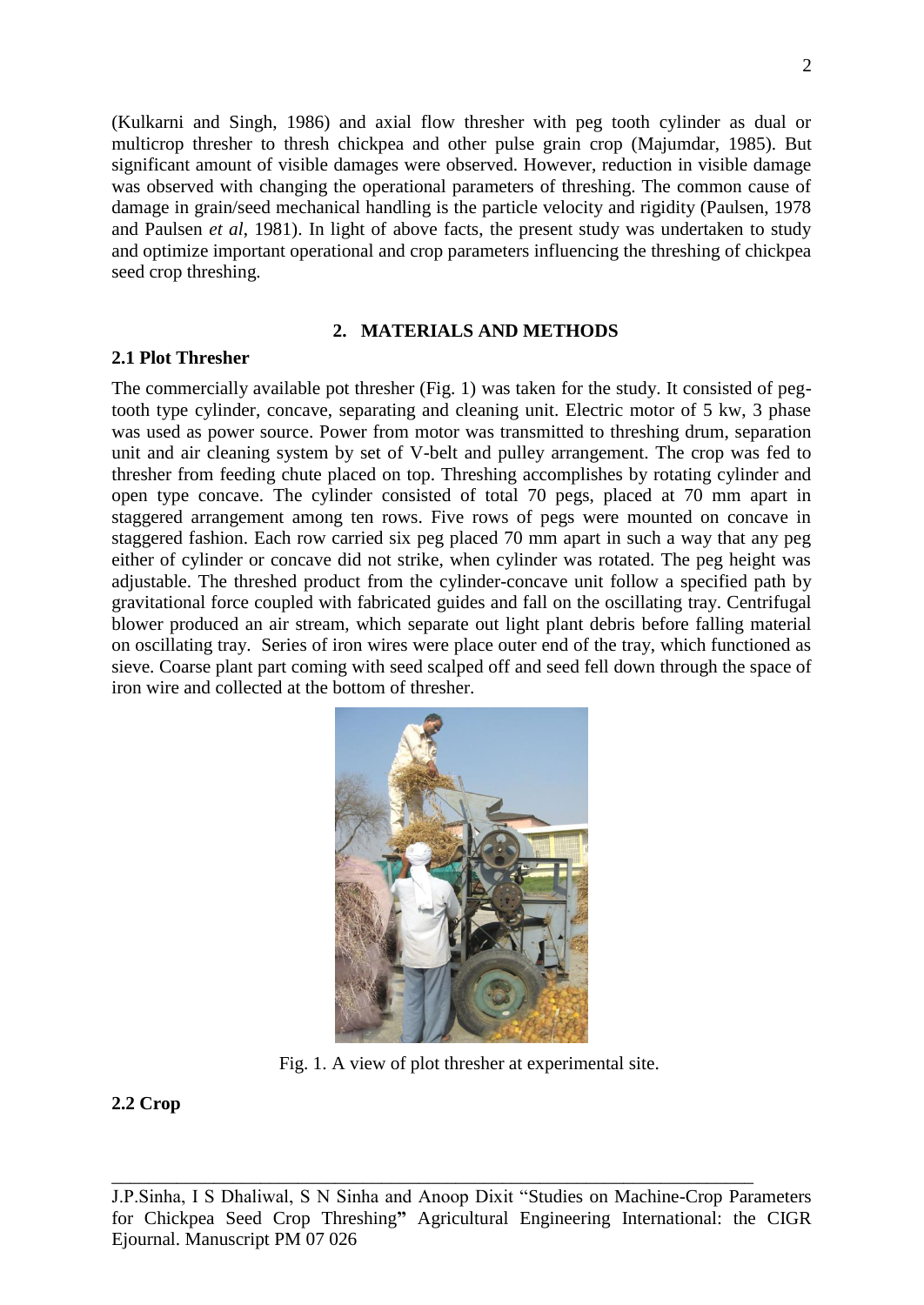Seed crop of two varieties of chickpea viz., BG-1088 (*Kabuli)* and BG-1103 (*Desi)* grown with the standard agronomic practices at IARI Regional Station, Karnal during rabi 2005-06 and 2006-07 were taken for the study. After attaining optimum maturity, the crop was harvested manually, in the month of April-May. Both the varieties were of different classes of chickpea commonly known as *Kabuli* and *Desi*. *Kabuli* type chickpea is white in colour while *Desi* type is brown in colour.

# **2.3 Evaluation procedure**

The performance tests of the chickpea threshing were conducted at different three levels of moisture contents, three levels of cylinder speed and three levels of concave clearance by using randomized block design (RBD) of a 3x3x3 factorial experiment with four replications in each treatment and comparison between treatment means by least significance difference (LSD) at 5% level for two varieties separately. The cylinder speeds: 8.05, 8.94 and 13.42 m/s were considered for the experiment and was attained with help of set of driver and driven pulley of different sizes (102, 152, 356 and 406 mm). Three levels of cylinder and concave clearance: 12, 14 and 16 mm were taken. The particular clearance was set by adjusting spike length. Moisture content: 8, 10 and 12 % of seed was taken for the study. The specific moisture content was achieved by shade drying of harvested crop on concrete floor and close monitoring seed moisture content. The moisture content monitoring was accomplished with help of resistance type digital moisture meter. Three levels of moisture content  $(8, 10, 10, 12)$ per cent), three levels of cylinder peripheral speed (8.05, 8.94 and 13.42 m/s), three levels of concave clearance (12, 14 and 16 mm) and two cultivars namely  $BG - 1088$ ,  $BG - 1103$  were taken as independent variables for the experiment. The effect of these independent variables on visual breakage, germination, electrical conductivity (internal damage/injury) and threshing efficiency was considered for the experiment.

The experiments were conducted for thirty minute continuous operation of thresher for particular level of cylinder speed, concave cylinder clearance and moisture content in four replications. Random samples were collected from product port as well as blower output port. These samples were subjected for performance indicators: visible breakage, germination test and electrical conductivity test, analysis.

The visible cracked/injured or splitted seeds were separated from the sample and weighed. The visible breakage percentage was calculated by weight basis of sample and separated injured part weight.

Germination test was conducted according to ISTA rules (1999). Four replicates of 100 seeds were placed between two layers of pre-wet germination papers in germinator set at  $20^{\circ}$ C, temperature and 85 per cent humidity for 8 days. After eight days, number of normal seedlings, hard seed and abnormal seedlings were recorded. Seedlings were counted as normal, which had well developed root system including a primary root, intact plumule with well developed green leaf. Seeds that did not absorb water was classified as hard seeds. Seedlings which had no primary root system or weak or unbalanced development of the essential structures such as spirally twisted or stunted plumules, swollen shoots or stunted roots or decay or diseased of any essential structures were recorded under abnormal seedling count. The germination per cent was expressed on the basis of normal seedlings (Agarwal, 1985).

Electrical conductivity of seed leachate is measured for seed coat intactness or minor injury to seed. Twenty gram of seeds were soaked in 75 ml of deionized water in 100 ml Erlenmeyer flasks covered with aluminum foil and kept at  $20^{\circ}$ C for 24 h. After 24 h, the

J.P.Sinha, I S Dhaliwal, S N Sinha and Anoop Dixit "Studies on Machine-Crop Parameters for Chickpea Seed Crop Threshing**"** Agricultural Engineering International: the CIGR Ejournal. Manuscript PM 07 026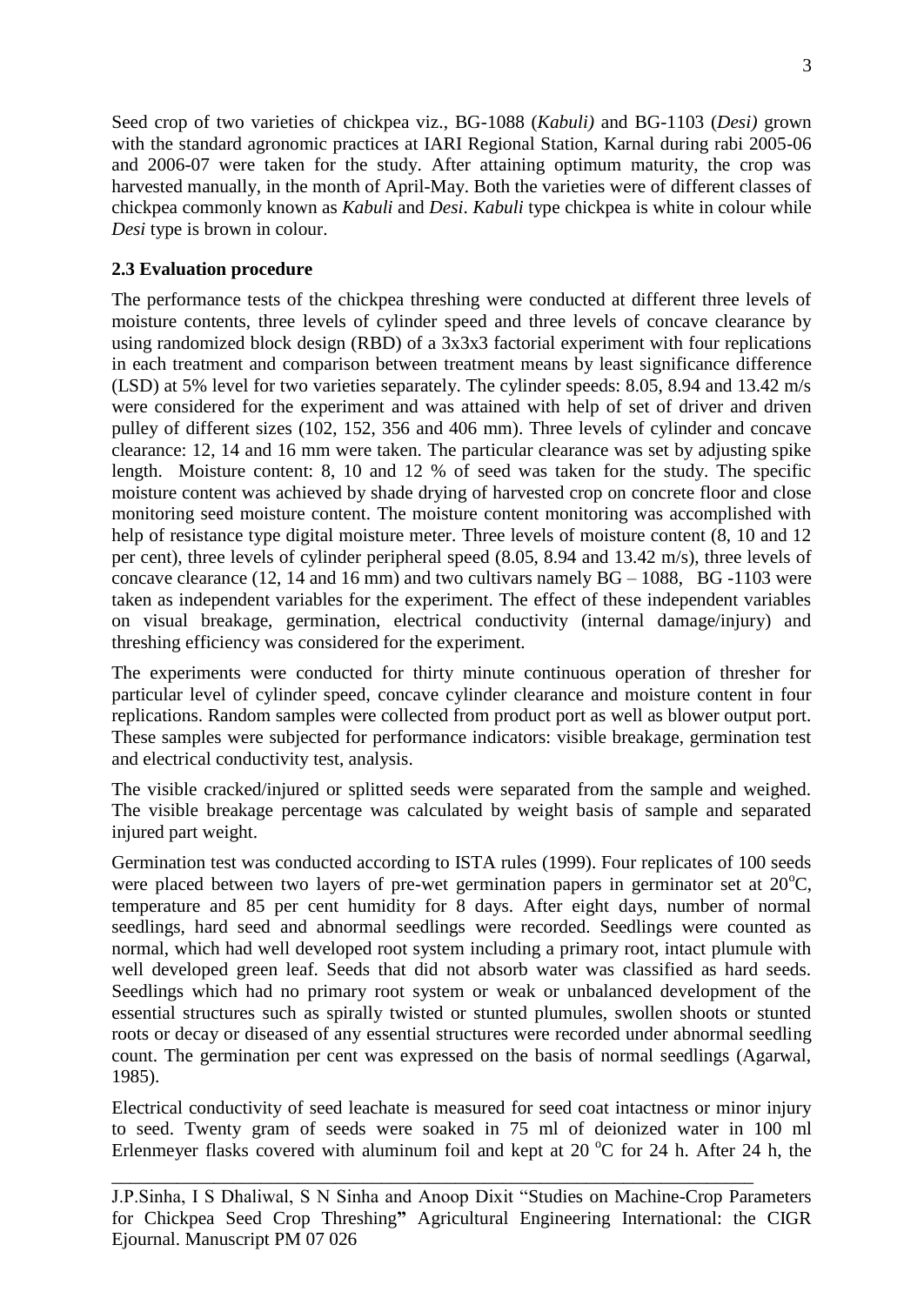contents of each flask were gently stirred and the liquid was separated from the seeds by pouring into a 250 ml beaker (Abdul-Baki and Anderson, 1973). The conductivity of the liquid was measured with digital conductivity meter.

## **3. RESULTS AND DISCUSSION**

## **3.1 Visible Breakage**

The cylinder speed was most prominent in developing damage in seed followed by concave clearance and moisture content. The injury level reached up to 50 per cent for *Kabuli* type seed with 13.42 m/s cylinder speed (Table 1). Reducing the cylinder speed from 13.42 m/s to 8.05 m/s reduced the visible breakage from 50 to 4 per cent in case of *Kabuli* type. However, the damage was observed in the range of 3 to 18 per cent for *Desi* type seed for cylinder speed 13.42 m/s to 8.05 m/s. The concave clearance exhibited negative relation to visible damage across chickpea types. Increase of concave clearance from 12 mm to 16 mm reduced the breakage about half (26.75 to 13.46 and 13.15 to 5.19 % for *Kabuli* and *Desi*, respectively). Moisture content of seed demonstrated positive relation with visible breakage. Substantial reduction in visible breakage was observed with lower level of moisture content. Higher rupture strength of seed at lower moisture levels might be cause of reduced breakage at lower moisture content. Among the first order interactions; cylinder speed, concave clearance and moisture content, were significant for visible breakage. However, interaction of all the parameters was significant only for *Kabuli* type chickpea. Minimal breakage was observed at lowest cylinder speed (8.05 m/s) and highest concave clearance (16 mm) for *Kabuli* and *Desi* type seed threshing. Pronounced interaction effect of moisture content and cylinder speed on breakage was observed at higher moisture level (12 %) and higher cylinder speed: 13.42 m/s, across the chickpea types. Whereas, it was least at cylinder speed; 8.05 m/s and 8 % moisture content. Extent of damage was in the range of 5 to 25 per cent and 4 to 14 per cent for *Kabuli* and *Desi* type chickpea, respectively. Higher concave clearance and lower level of moisture substantially reduced the damage. It is evident that *Kabuli* type seeds are more prone to mechanical damage by cylinder speed, concave clearance and moisture content than *Desi* type seed.

#### **Internal Injury**

Electrical conductivity of seed leachate is a measure of minor injury or invisible injury to seed. The cylinder speed affected maximum on electrical conductivity (EC) of leachate followed by concave clearance and moisture content (Table 1). Abrupt rise of electrical conductivity was found at cylinder speed 13.42 m/s. Electrical conductivity exhibited negative correlation with moisture content, across chickpea types. It signified that hard dicotyledonous seed (at low level of moisture content) develop fissures due to lack of restitution. The higher moisture content of seed increased elasticity and in turn, reduced the internal injury were observed. First order of interactions of cylinder speed, concave clearance and moisture content were found significant except interaction of concave clearance and moisture content across the chickpea types (Table 2). At higher cylinder speed and lower level of concave clearance doubled the value of EC. Also, interaction effect of cylinder speed and moisture content on electrical conductivity of seed leachate was more noticeable at higher cylinder speed and lower level of moisture content, across the chickpea type. The more impact at high level of cylinder speed while at lower level of moisture content seed loss of elasticity causative of increased EC value.

J.P.Sinha, I S Dhaliwal, S N Sinha and Anoop Dixit "Studies on Machine-Crop Parameters for Chickpea Seed Crop Threshing**"** Agricultural Engineering International: the CIGR Ejournal. Manuscript PM 07 026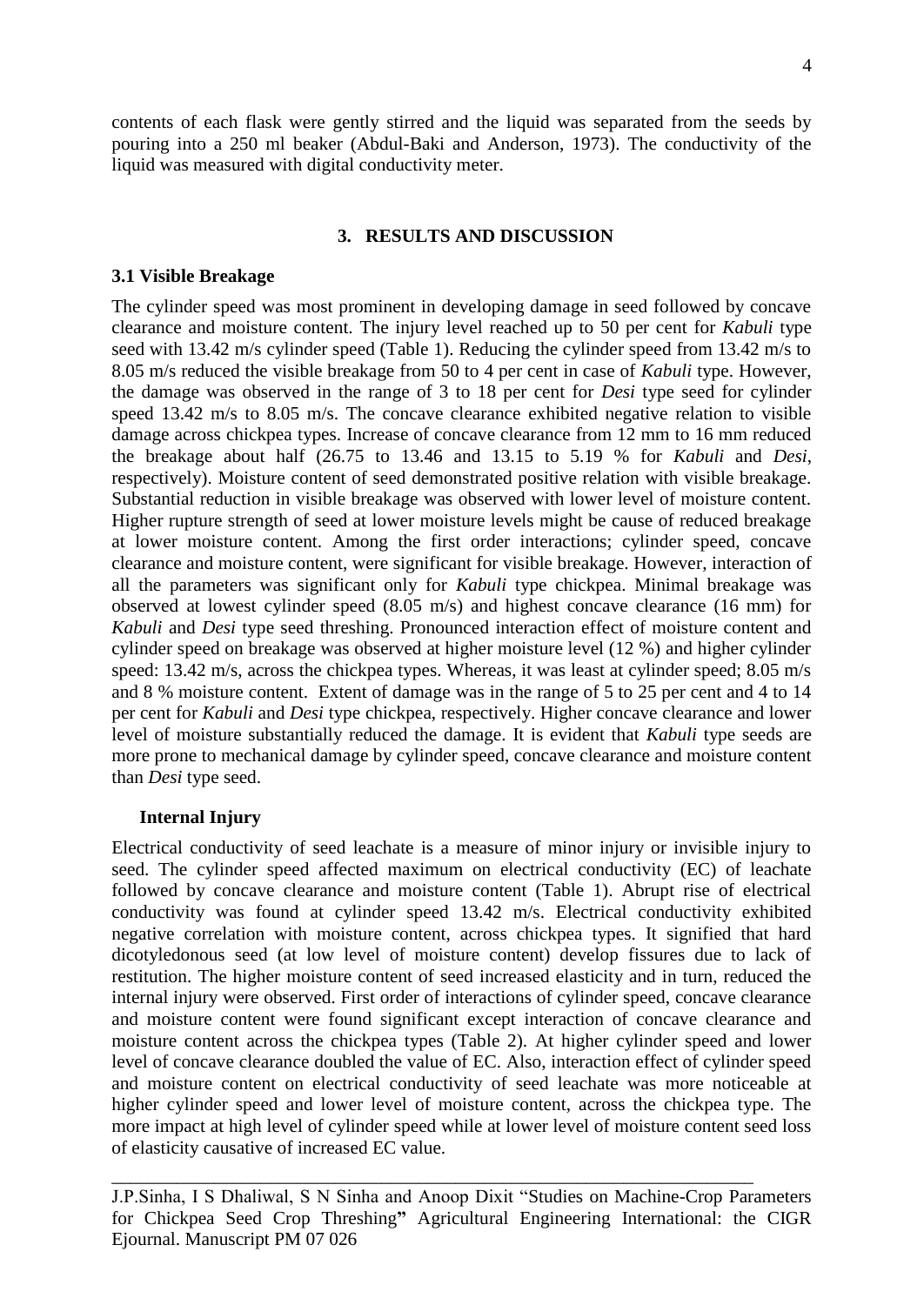#### **Germination**

The cylinder speed, concave clearance and moisture content had significant effect on seed germination capacity. Cylinder speed was proven most important factor in affecting germinability followed by concave clearance and moisture content. Germination capacity of seed was reduced drastically from 66.31 to 33.94 per cent and 67.94 to 42.39 per cent in case of *Kabuli* and *Desi* type seed threshing, while the cylinder speed increased from 8.05 m/s to 13.42 m/s (Table 1). However, an increase in germination capacity was observed from 48.47 to 59.41 per cent and 51.83 to 65.33 per cent with increased concave clearance from 12 mm to 16 mm for *Kabuli* type and *Desi* type seed, respectively. Cylinder speed 8.05 m/s and 8.94 m/s was at par with respect to germination percentage for *Desi*. Germinability increased initially but decreased later with increasing moisture content. Moisture content of seed at the time of threshing was observed very critical in affecting germination capacity. Maximum germination was observed at 10 per cent moisture content. The sensitivity of germination percentage to moisture content with mechanical threshing of chickpea might be due to fragile characteristics at lower and higher moisture levels and prone to mechanical abuse. Interactions of cylinder speed, concave clearance and moisture content were found highly significant with respect to germinability of seed across the chickpea types.

Interaction effect of cylinder speed and concave clearance on germination capacity were maximum 75 and 76 per cent for *Kabuli* and *Desi* type at cylinder speed 8.05 m/s and 16 mm concave clearance, respectively across chickpea types (Table 2). Germination percentage of seed was significantly affected by the moisture content and cylinder rotation speed and was observed in the range of 33 - 72 and 39 - 74 per cent for *Kabuli* and *Desi* type seeds. The considerable reduction in germinability of noticed at both lower and higher level of moisture content. The effect of Concave clearance and moisture content on germination percentage was diverged in the range of 46 to 63 per cent and 49 to 70 per cent for *Kabuli* and *Desi* type seed, respectively. The highest value of germination capacity was observed 63 and 70 per cent for *Kabuli* and *Desi* type at 10 per cent moisture content and 16 mm concave clearance, respectively. It suggested that threshing of chickpea seed should be done at close vicinity of 10 per cent moisture content. The sensitivity of moisture content to germination percentage with mechanical threshing of chickpea might be due to fragile characteristics at lower and higher moisture levels.

#### **Threshing Efficiency**

Threshing efficiency was directly proportional to cylinder speed; however it was negatively correlated with concave clearance and moisture content. The threshing efficiency increased from 82.67 per cent to 95.08 per cent as cylinder speed increased from 8.05 m/s to 13.42 m/s (Table 1). Higher threshing efficiency at higher cylinder speed was probably due to increased impact force. Minimal threshing efficiency was demonstrated with higher concave clearance, may be due to lack of required force exerted on pod and hence pod escaped without detachment of seed. Interestingly higher threshing efficiency was observed at 10 per cent moisture content than that of 8 and 12 per cent. At lower moisture content plant material became hard and also at higher moisture content it became slightly elastic, which might be reflected as reduction of threshing efficiency. Overall, higher threshing efficiency was observed for *Kabuli* than *Desi*. It might be due to lesser physical strength of *Kabuli* plant parts. The interactions of cylinder speed, concave clearance and moisture content for threshing efficiency were significant at 5 % level of significance.

J.P.Sinha, I S Dhaliwal, S N Sinha and Anoop Dixit "Studies on Machine-Crop Parameters for Chickpea Seed Crop Threshing**"** Agricultural Engineering International: the CIGR Ejournal. Manuscript PM 07 026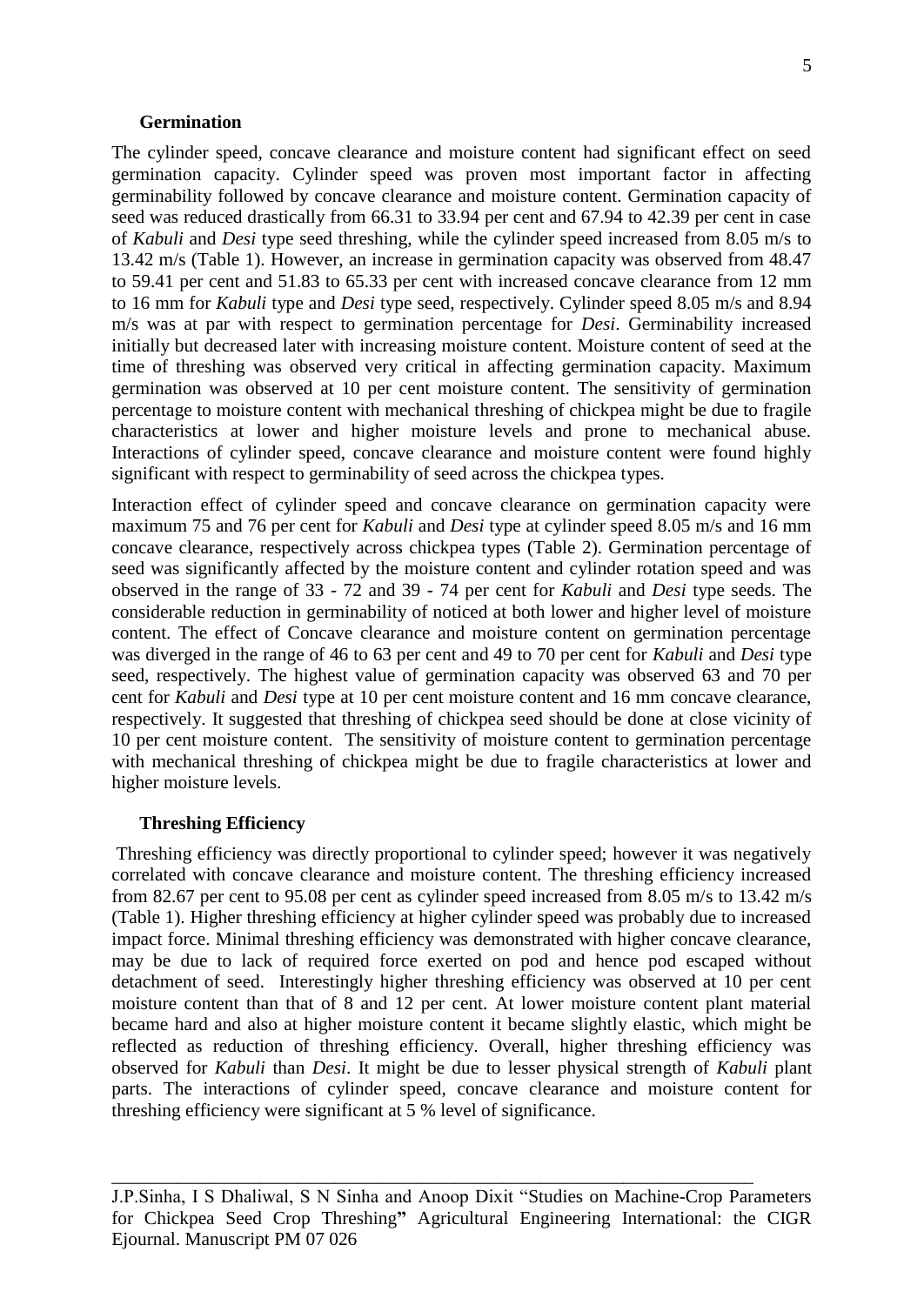Interaction effect of concave clearance and cylinder rotation speed was found in the range of 81 to 97 and to 80 to 96 per cent for *Kabuli* and *Desi* type, respectively (Table 2). At higher cylinder speed (13.42 m/s) irrespective of concave clearance level and type of chickpea threshing efficiency was found at par. Also at 12 and 14 mm concave clearances and all the levels of cylinder speed, threshing efficiency was found at par. Moisture content and cylinder speed interaction effect was observed in the range of 76 to 99 and 74 to 97 for *Kabuli* and *Desi* type seed threshing, respectively. As the cylinder speed increased the threshing efficiency increased significantly irrespective to type of chickpea and level of moisture content. It further strengthen that cylinder rotation speed is utmost important factor affecting the threshing operation. Maximum threshing efficiency was observed at 10 per cent moisture content across cylinder rotation speeds and chickpea types. The interaction effect of concave clearance and moisture content on threshing efficiency was observed maximum at 12 mm concave clearance and 10 per cent moisture content for both chickpea types. It might be due to more exertion of impact at lower concave clearance than higher level of concave clearance. And at lower level of moisture content the plant parts became very hard to break and it also reduced the threshing efficiency significantly.

#### **4. CONCLUSIONS**

- 1. Cylinder speed, concave clearance and moisture content play important role in affecting threshed seed quality of chickpea. Among all these machine and crop parameters, cylinder speed is most important as germination per centage was maximum affected by cylinder speed flowed by moisture content.
- 2. Moisture content is very critical factor affecting thresher performance with respect to chickpea seed crop threshing.
- 3. The combination of 8.94 m/s: cylinder speed, 14 mm: concave clearance and 10 per cent: moisture content found optimum to yield high quality seed of chickpea and efficient threshing.

#### **5. REFERENCES**

- Rahman M Matiur, Mishra S K, Malik M Riaz, Haqqani A M, Neupane R K, Rahman M L and Yadav N K (2005). Trends in south Asian production, consumption and trade of food legumes. *Proc 4th International Food Legumes Research Conference* pp-5. IARI, New Delhi.
- NSP (2005). Annual Report of National Seed Project (Crops). Published by Directorate of Seed Research, New Delhi, pp-5.
- Chowdhary R K (2004) Impact of quality seed and seed technology research in transformation of agriculture in India. Proc National conference on Seed: a global prospective. pp 34. NASC, New Delhi.
- Devnani R S (1976) Development of pulse crop threshers. Annual Report 1975-76 College of Technology and Agril Engg, Udaipur.
- Kulkarni S D and Singh G (1986) Performance of wire loop cylinder for gram. Journal of Institution of Engineers 67: 24-26.
- Majumdar K L (1985) Design, development and evaluation of CIAE multicrop thresher. Proc. Silver jubilee convention of ISAE. pp 28-32. Bhopal.

\_\_\_\_\_\_\_\_\_\_\_\_\_\_\_\_\_\_\_\_\_\_\_\_\_\_\_\_\_\_\_\_\_\_\_\_\_\_\_\_\_\_\_\_\_\_\_\_\_\_\_\_\_\_\_\_\_\_\_\_\_\_\_\_\_\_\_\_\_

J.P.Sinha, I S Dhaliwal, S N Sinha and Anoop Dixit "Studies on Machine-Crop Parameters for Chickpea Seed Crop Threshing**"** Agricultural Engineering International: the CIGR Ejournal. Manuscript PM 07 026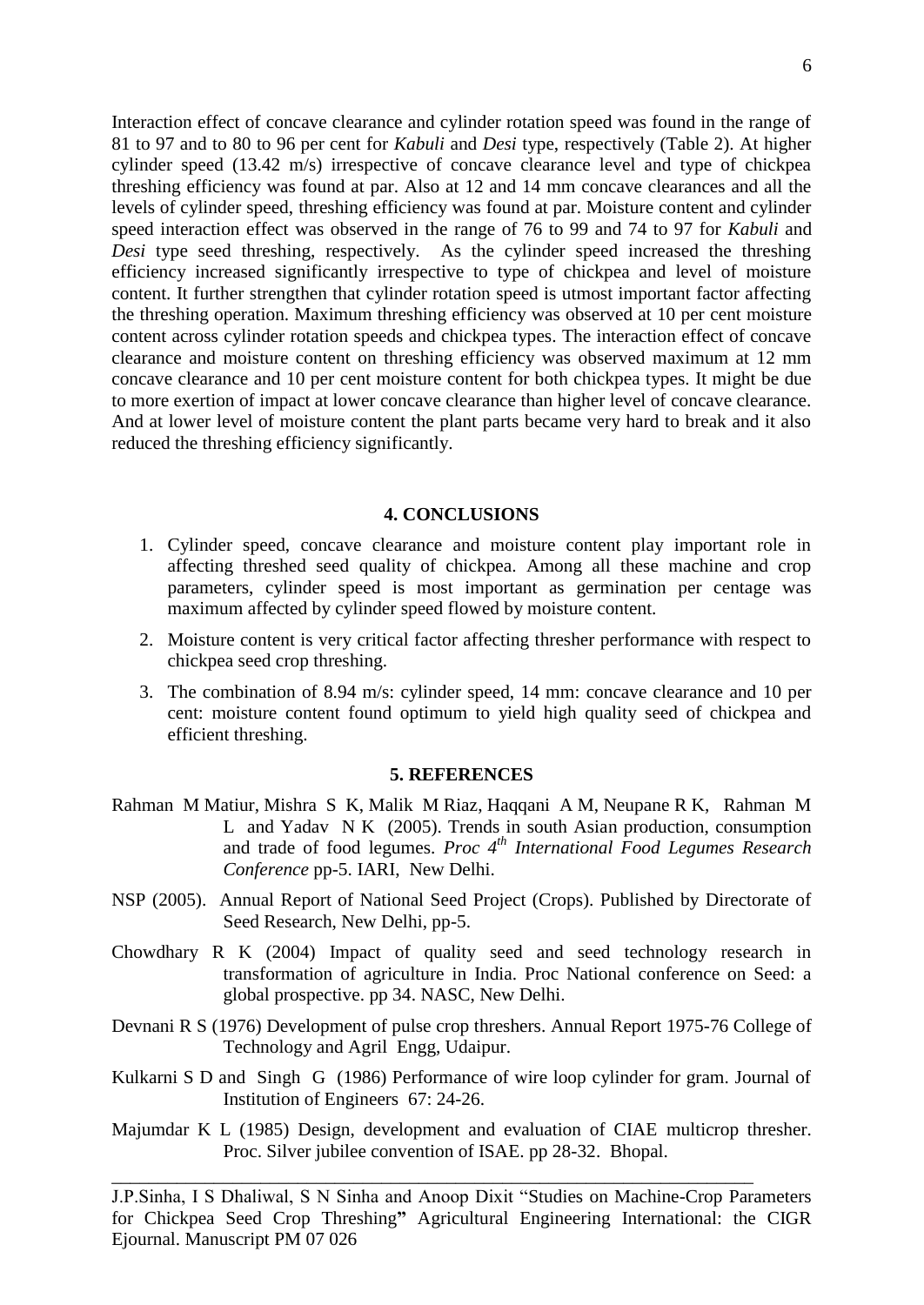- Paulsen M R (1978) Fracture resistance of soybean to comprehensive loading. Transactions of the ASAE 21 (6): 1210-1216.
- Paulsen M R, Nave W R and Gray L E (1981) Soybean seed quality as affected by impact damage. Transactions of the ASAE 24 (6): 1577 -11589.
- ISTA (1999) International rules for seed testing. Seed Science and Technology 27 (Suppl.): 25-30.
- Abdul-Baki A A and Anderson J D (1973) Vigour determinations of soybean seeds by multiple criteria. Crop Science 13: 630-633.
- Agrawal R L (1985) Seed technology. pp 397-498. Oxford and IBM publishing Co. New Delhi.

J.P.Sinha, I S Dhaliwal, S N Sinha and Anoop Dixit "Studies on Machine-Crop Parameters for Chickpea Seed Crop Threshing**"** Agricultural Engineering International: the CIGR Ejournal. Manuscript PM 07 026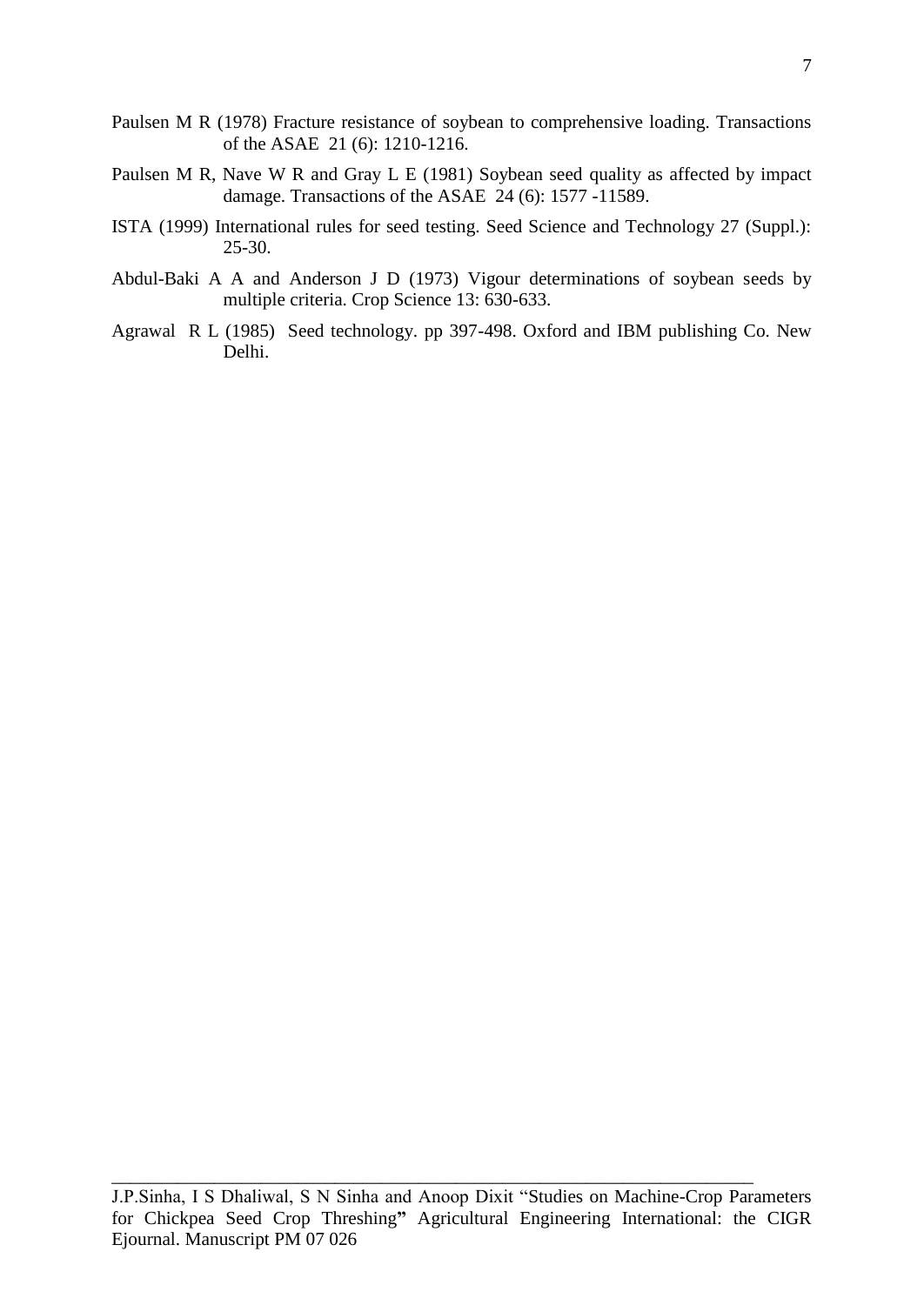|                        |                                                                           |                                                                                                                                                                                                                  |       | Visible Seed Breakage (%) Electrical Conductivity (mS cm <sup>-1</sup> g <sup>-1</sup> ) |         |                |                                                                           |                | Germination $(\% )$ |                |         | <b>Threshing Efficiency</b> $(\% )$ |         |  |         |
|------------------------|---------------------------------------------------------------------------|------------------------------------------------------------------------------------------------------------------------------------------------------------------------------------------------------------------|-------|------------------------------------------------------------------------------------------|---------|----------------|---------------------------------------------------------------------------|----------------|---------------------|----------------|---------|-------------------------------------|---------|--|---------|
|                        | $BG - 1103$<br><b>BG-1088</b><br><b>BG-1088</b><br><b>Parameter</b> Level |                                                                                                                                                                                                                  |       | <b>BG-1103</b>                                                                           |         | <b>BG-1088</b> |                                                                           | <b>BG-1103</b> |                     | <b>BG-1088</b> |         | <b>BG-1103</b>                      |         |  |         |
| Cylinder<br>Speed, m/s |                                                                           | <b>8.05</b> 4.008 (11.147) 3.374 (10.43) 0.6159 (0.47571) 0.46309 (0.37552) 66.306(54.654) 67.944(55.681) 82.673 (65.668) 82.114 (65.307)                                                                        |       |                                                                                          |         |                |                                                                           |                |                     |                |         |                                     |         |  |         |
|                        |                                                                           | 8.94 6.720 (14.278) 4.677 (11.98) 0.8229 (0.58895) 0.65849 (0.49183) 65.056 (53.943) 68.167 (55.895) 92.73 (77.152) 91.581 (75.830)                                                                              |       |                                                                                          |         |                |                                                                           |                |                     |                |         |                                     |         |  |         |
|                        |                                                                           | $\frac{13.42}{50.032}(44.292)\left[18.193(24.35)\right]1.1695$ (0.74864) $\left[0.86188\right]$ (0.59193) $\left[33.944(35.648)\right]42.389(40.885)\left[95.085\right]$ (80.951) $\left[93.378\right]$ (78.169) |       |                                                                                          |         |                |                                                                           |                |                     |                |         |                                     |         |  |         |
|                        | 12                                                                        | $[26.751 (28.853)]$ 13.155(19.93) 1.1287 (0.74744) $[0.88112 (0.62172)$ $[48.472 (44.084)]$ 51.833 (46.06) 91.165(76.547) 91.233 (76.191)                                                                        |       |                                                                                          |         |                |                                                                           |                |                     |                |         |                                     |         |  |         |
|                        | 14                                                                        | $[20.549 (23.585)]$ 7.901 (15.06) $[0.8124 (0.58010) [0.56566 (0.43720) [57.417 (49.457)]61.333 (51.87) [91.599](75.204)]89.934[(73.101)$                                                                        |       |                                                                                          |         |                |                                                                           |                |                     |                |         |                                     |         |  |         |
|                        | 16                                                                        | $(13.459(17.878)$ 5.187 (12.26) 0.6673 (0.50335) 0.53669 (0.42424) 59.417(50.674) 65.333(54.249) 87.725 (70.656) 85.906 (68.935)                                                                                 |       |                                                                                          |         |                |                                                                           |                |                     |                |         |                                     |         |  |         |
| $\epsilon$<br>MC,      |                                                                           | $\left  16.541 (20.565) \right  7.200 (14.09) \left  0.9853 (0.67105) \right  0.80928 (0.58002) \left  54.056 (47.422) \right  58.139 (49.891) \left  83.209 \right  (66.129) \left  81.949 \right  (65.189)$    |       |                                                                                          |         |                |                                                                           |                |                     |                |         |                                     |         |  |         |
|                        | 10                                                                        | $[21.457(24.358) \ 8.614(15.61) \ 0.8358(0.59282)$                                                                                                                                                               |       |                                                                                          |         | 0.6341         | $(0.48047)$ 58.417(50.121) 63.806(53.384) 94.309 (79.340) 92.888 (77.333) |                |                     |                |         |                                     |         |  |         |
|                        | 12                                                                        | $[22.761 (25.393)]$ 10.43 (17.55) 0.7872 (0.56702) 0.54009                                                                                                                                                       |       |                                                                                          |         |                | $(0.42267)$ 52.833 (46.67) 56.556(48.904) 92.971 (76.938) 92.236 (75.705) |                |                     |                |         |                                     |         |  |         |
| CD at $5\%$            |                                                                           | 0.434                                                                                                                                                                                                            | 0.264 |                                                                                          | 0.01978 |                | 0.01744                                                                   |                | 0.58676             |                | 0.50082 |                                     | 0.55734 |  | 0.54441 |

Table 1. Performance indicators of chickpea seed crop threshing.

\* Figures in parenthesis indicate arc sine transformed values.

J.P.Sinha, I S Dhaliwal, S N Sinha and Anoop Dixit "Studies on Machine-Crop Parameters for Chickpea Seed Crop Threshing**"** Agricultural Engineering International: the CIGR Ejournal. Manuscript PM 07 026